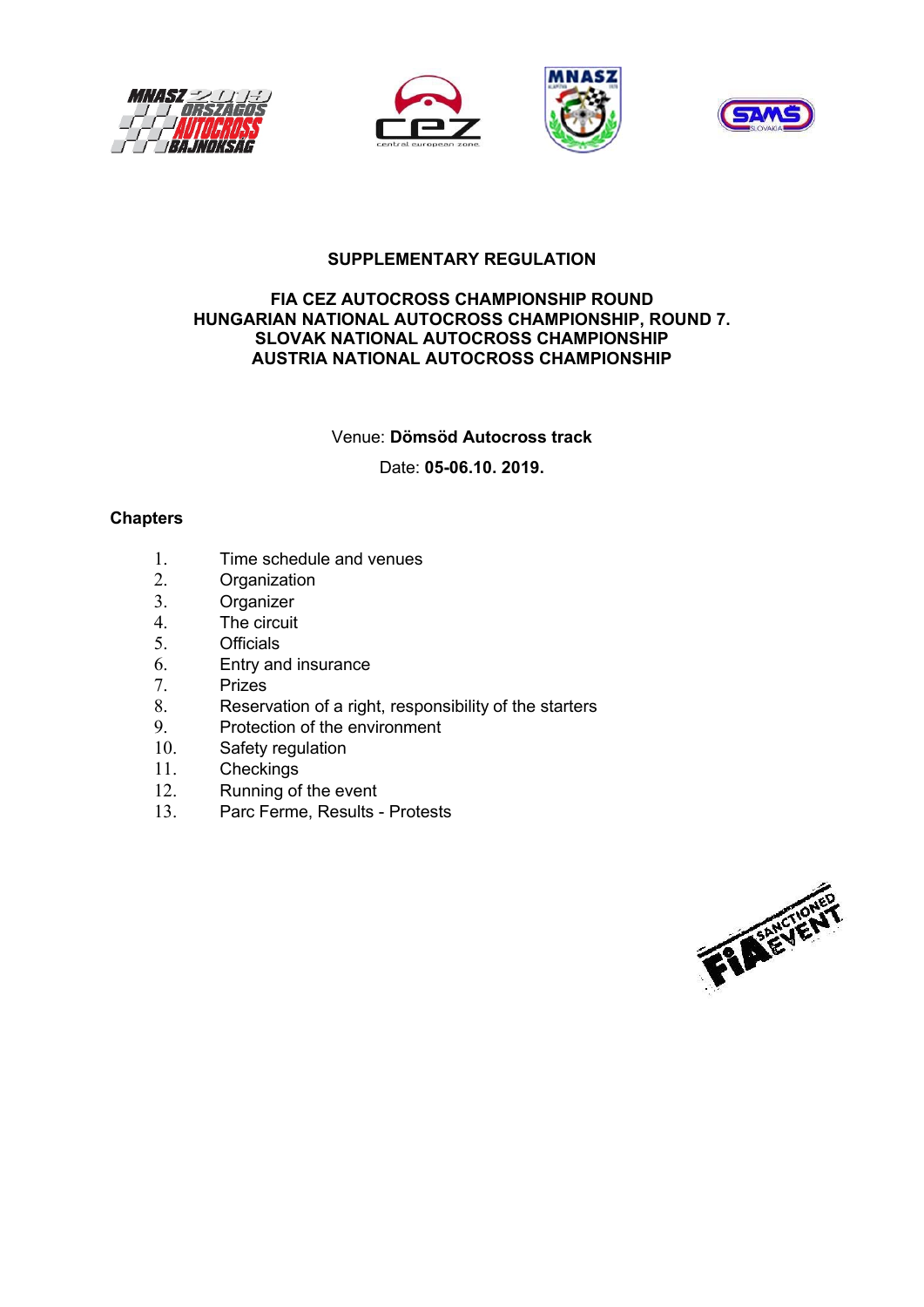# **1. Programme**

# 04.09.2019 Publication of Supplementary Regulation and acceptance of entries **03.10.2019 Closing date for entries**

Location of the race office: Building near start line Place of car pass registration: Scrutineering tent Location of administrative checking: Building near start line Location of scrutineering: Scrutineering tent Location of the official notice board: The notice board is located near at the paddock entry.

## **04.10.2019. (Friday) 12:00 - Paddock open 05.10.2019. (Saturday)**

| ➤                     | $6:30 - 18:00$ | Secretariat opens                 |
|-----------------------|----------------|-----------------------------------|
| ≻                     | $7:30 - 09:00$ | Administrative checking           |
| $\blacktriangleright$ | $8:00 - 10:00$ | Scrutineering                     |
|                       | 10:30          | Support race practice             |
| ➤                     | 10:30          | 1 <sup>st</sup> Steward's meeting |
| $\blacktriangleright$ | 12:00          | Warm Up                           |
| ≻                     | 12:30          | 1st timed practice                |
|                       | 13:10          | 2nd timed practice                |
|                       | 14:30          | Support race 1st heat             |
|                       | 16:00          | 4 St<br>Heat                      |

# **06.10.2019. (Sunday)**

|                  | $\triangleright$ 7:00 - 17:30 | Secretariat opens                 |
|------------------|-------------------------------|-----------------------------------|
| ⋗                | 8:00                          | 2nd Heat                          |
|                  | 9:00                          | Support race 2nd heat             |
| ↘                | 10:30                         | 3 <sup>rd</sup> Heat              |
|                  | 11:45                         | Support race 3rd heat             |
| $\triangleright$ | 10min after end of 3rd heats  | 2 <sup>nd</sup> Steward's meeting |
| ↘                | 14:00                         | Semi Finals and Finals<br>ᆈ       |

| $\triangleright$ 10 min after end of finals | 3 <sup>rd</sup> Steward's meeting |
|---------------------------------------------|-----------------------------------|
| 15:30                                       | Support race Semi finals, finals  |
| $\triangleright$ 17:30                      | Prize giving ceremony             |

# **2. Organisation**

The Organizer will organize the FIA CENTRAL EUROPE ZONE AUTOCROSS CHAMPIONSHIP and the MNASZ Autocross National Championship, the Slovak Autocross Championship and Austria National Autocross Championship to the Autocross regulation valid for 2019.

## **3. Organizer**

Organizer of the event: M&B Motorsport Egyesület Address: 2344 Dömsöd, Rákóczi út 32/a. Tel: +36 30/278-8632<br>
E-mail: crossmbteam@g crossmbteam@gmail.com Race office: Autocross track, Dömsöd

**General conditions, description of the circuit** 

G P S : 47° 4'58.87"N 19° 1'40.00"E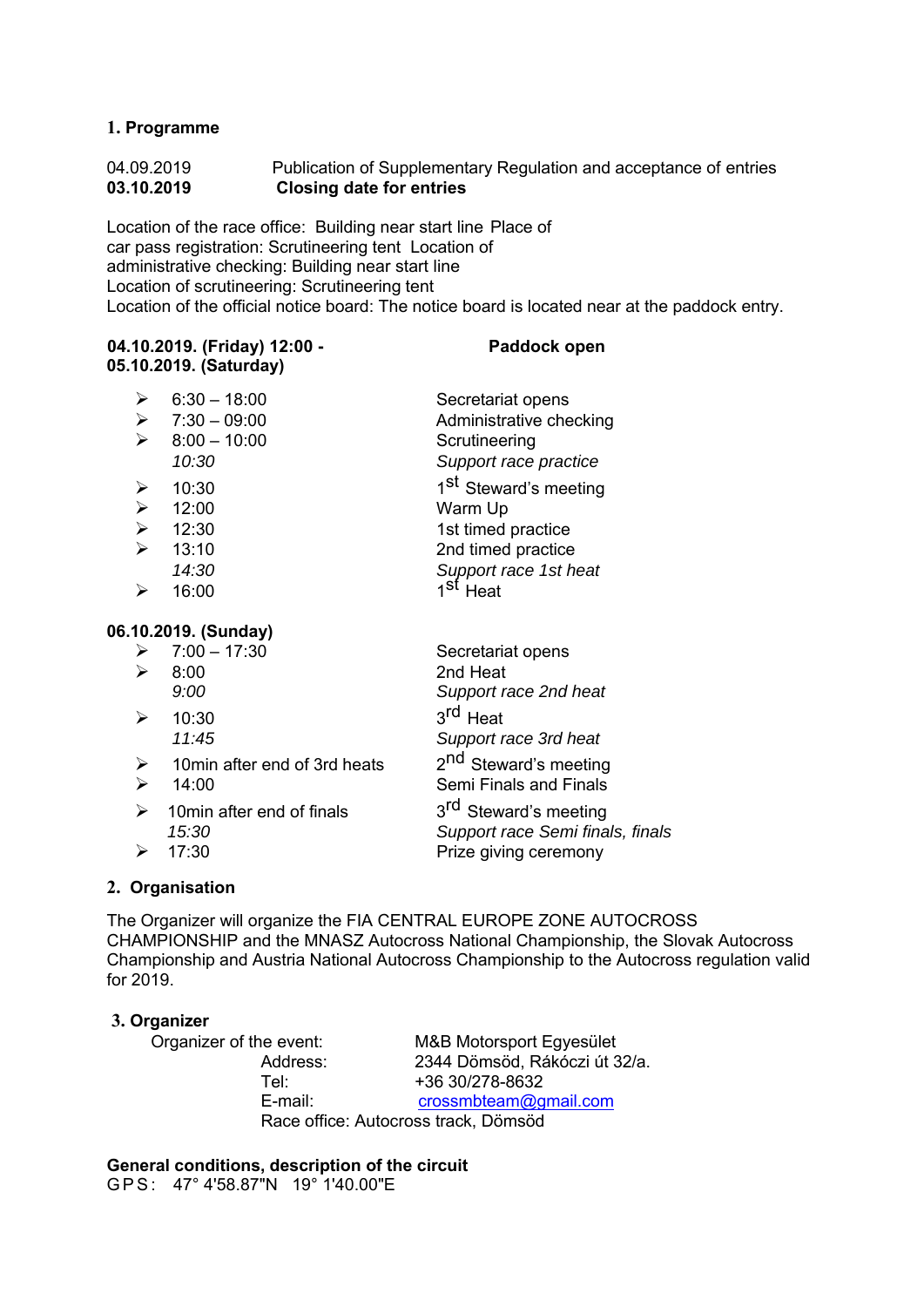# **4. General**

This event will count towards:

- FIA CEZ Autocross Championship 2019
- Hungarian National Autocross Championship 2019
- Slovak National Autocross Championship 2019
- Austria National Autocross Championship 2019

#### **Descrition of the circuit**

Lenght: 1020 m. Width os start: 20 m. Maximum width: 20 m. Minimum width: 12 m. Composition: 100% gravel.

# **5. Officials**

| Mogyorósi Attila<br>(H)         |
|---------------------------------|
| Roman Paszkiewicz<br>(SK)       |
| (H)<br>Gerlei Sándor            |
| (H)<br>Perényi László           |
| Kállai Szabolcs<br>(H)          |
| (H)                             |
| (H)<br>Jánossy Tamás            |
| Solti Tamás<br>(H)              |
| Boros Lajos (Chronomoto)<br>(H) |
| (H)                             |
|                                 |
|                                 |
|                                 |
|                                 |
|                                 |
|                                 |

## **6. Entry and insurance**

Entrants must send complete entry form.

# autocrosshungary@gmail.com

If the drivers' intention to start is obstacled, he must inform the Organizer immediately in written form - email, fax or printed - latest by the beginning of the administrative checking. Otherwise the Off-Road Committee will penalize him. Entries are accepted after the closing date for entries, too, with a reservation according to the regulation. Entry fee is to be paid during administrative checking.

#### **Insurance:**

Every driver must have drivers' insurance. During the entry an insurance premium must be taken out which guarantees the competitors' cover for Third Party Liability towards third parties. The insurance is valid from start of the event and brakes off at the end of the event or in case of falling out or exclusion.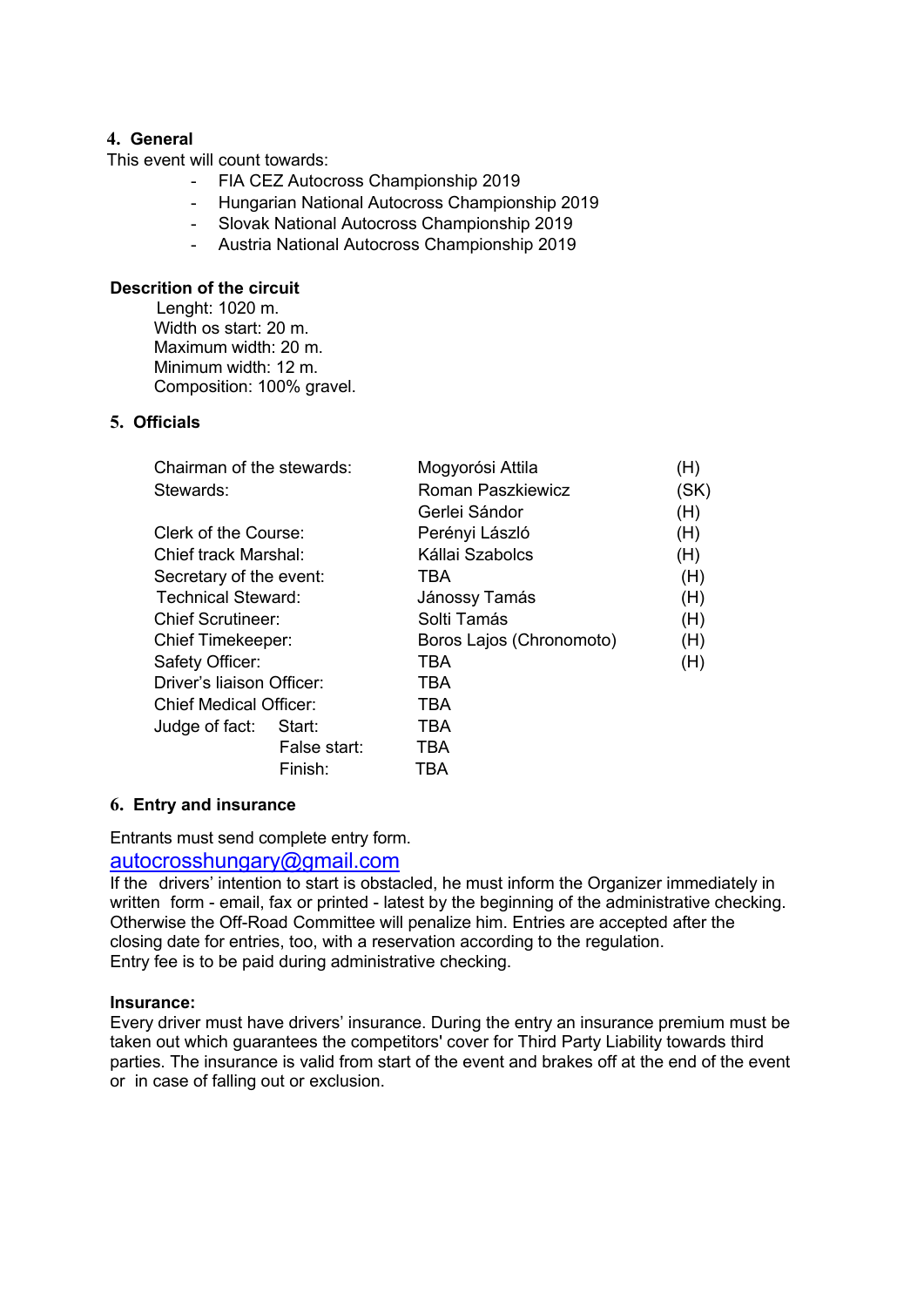| Entry fee + Insurance | DIV TAX             | 35.000 HUF (120 $\epsilon$ ) |
|-----------------------|---------------------|------------------------------|
|                       | <b>BUGGY1600</b>    | 35.000 HUF (120 $\epsilon$ ) |
|                       | <b>SUPERBUGGY</b>   | 35.000 HUF (120 $\epsilon$ ) |
|                       | <b>BUGGY N</b>      | 35.000 HUF (120 $\epsilon$ ) |
|                       | <b>DIV TAX/1600</b> | 20.000 HUF (70 €)            |
|                       | <b>JUNIOR</b>       | 9.000 HUF $(30 \in)$         |

#### *increased fee: 170* €

This includes the entry fee, insurance and the usage fee of the paddock, too. Entry without compulsory advertisement 10.000 Ft (40  $\epsilon$ ).

# **Transponder**

On the races transponders timing happens. All driver must use a transponder. If the competitors doesn't have a transponder, the organizer ensures for it,  $6 \in$ .

# **Entry pass**

The admission is  $4 \in$ 

# **7. Prizes**

According to the CEZ and National regulation.

The podium ceremony for the Hungarian Championship and CEZ will be held near the Start line.

# **8. Reservation of a right, responsibility of the starters**

The Organizer keeps the right for changing this supplementary regulation by the beginning of the event, with the following conditions: in case of any change drivers will be informed by dated and numbered bulletins, which have been approved beforehand by the Committee. After starting the event this right goes to the Stewards' Panel. The participants submit with signing the entry form to the instructions of the supplementary regulation and the bulletins. Participating the event is at participants' own risk. The drivers declare by signing the entry form that they not raise a claim for right of recovery towards the Organizer, respectively resign of any claim of recovery.

## **9. Protection of the environment**

Each driver is requested to ensure that a plastic sheet (minimum dimensions 4 m by 5 m) is spread on the ground in the place reserved for his team where work is to be done on his car. in order to prevent any pollution in case of an accidental leak, etc. and a 150 l trash bag for collecting the rubbish.

All participants are obliged to abide cleanliness and to protect the environment from contamination.

# **10. Safety regulation**

Each driver is responsible for ensuring that a min. 5 kg fire extinguisher (able for work properly) is available within his own team area inside the paddock.

## **11. Checkings**

## **Administrative checkings**

Only drivers must report to administrative checking which will be held at the administrative office.